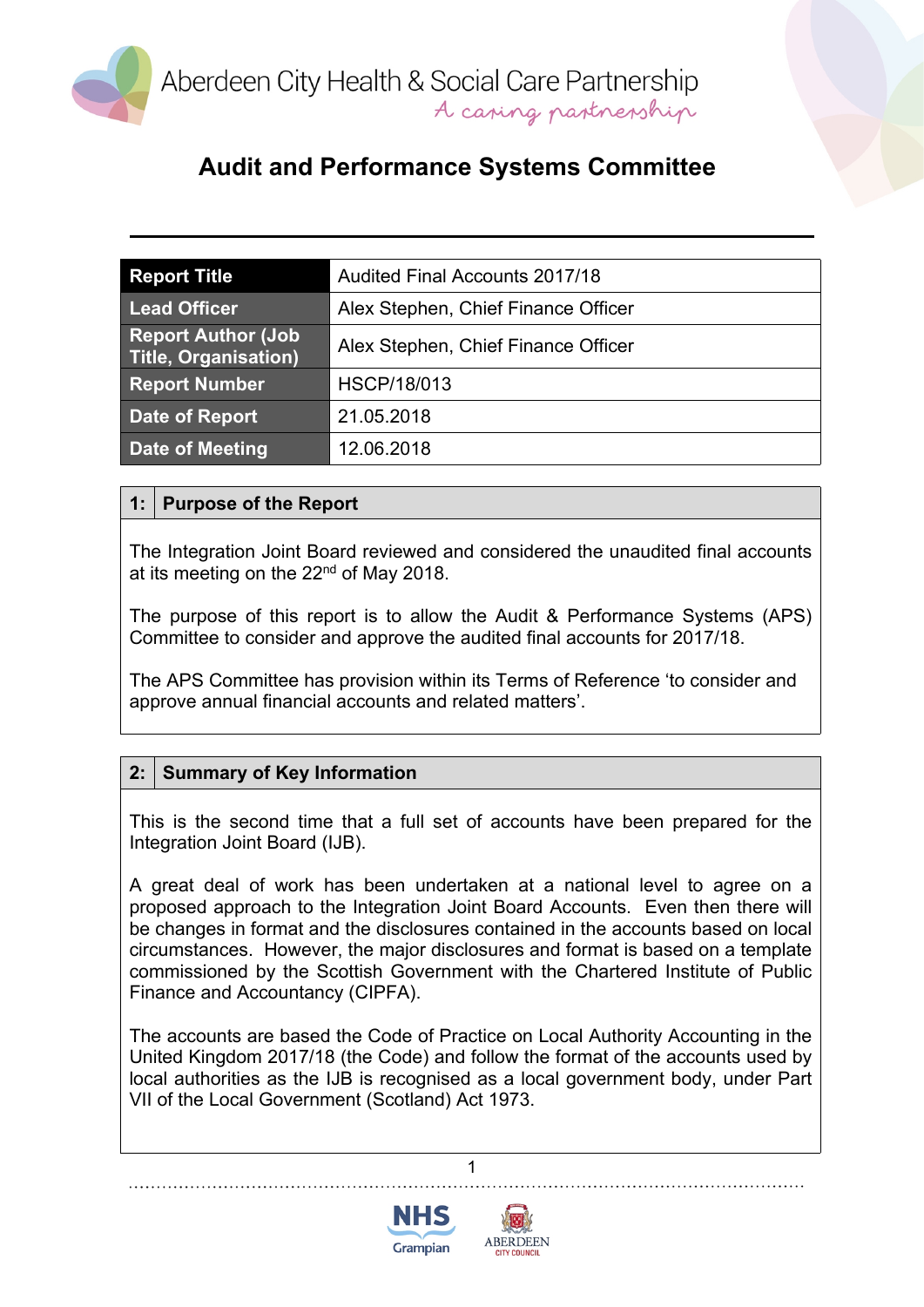Aberdeen City Health & Social Care Partnership A caring partnership

## **Audit and Performance Systems Committee**

The audit of the accounts took place the week beginning the 21<sup>st</sup> of May 2018. The final audited accounts have been brought back to the APS Committee for approval at this meeting. During the audit process some minor changes were made to the accounts, largely presentational changes in relation to the management commentary.

Aberdeen City Council have embarked on a process to shorten the timescale for closing the final accounts. As the IJB accounts feed into the Aberdeen City Accounts, the IJB have been collated quicker that in 2016/17. The intention is that the Aberdeen City Council accounts, including the group accounts, will be drafted, audited and approved by 30 June at the latest.

The accounts follow the following format:

**Management Commentary** - Explains the performance over the last financial year and highlights some of the potential risks during the next financial year.

**Remuneration Note –** contains details of the pay and pension benefits accrued by the senior officers of the IJB during 2017/18.

**Annual Governance Statement** – Highlights the Governance Framework in place and describes performance and improvements against the local code of governance. As was discussed at the last APS Committee, this now contains the assurances from Aberdeen City Council, NHS Grampian and the Internal Auditors. Note it also contains an additional disclosure in relation to the Kingsmead Nursing Home.

**Financial Statements** – contains details of the financial transactions, including the Income & Expenditure Account, Balance Sheet and Movement in Reserves Statement.

**Notes to the Accounts** – including the financial policies used by the IJB over this period and the relevant disclosures required through the code.

As can be seen through the accounts at the end of the financial year the IJB has £8,306,254 in its useable reserve at the end of the financial year, which has largely been allocated by the IJB for specific integration and change projects.

2

**Appendices**



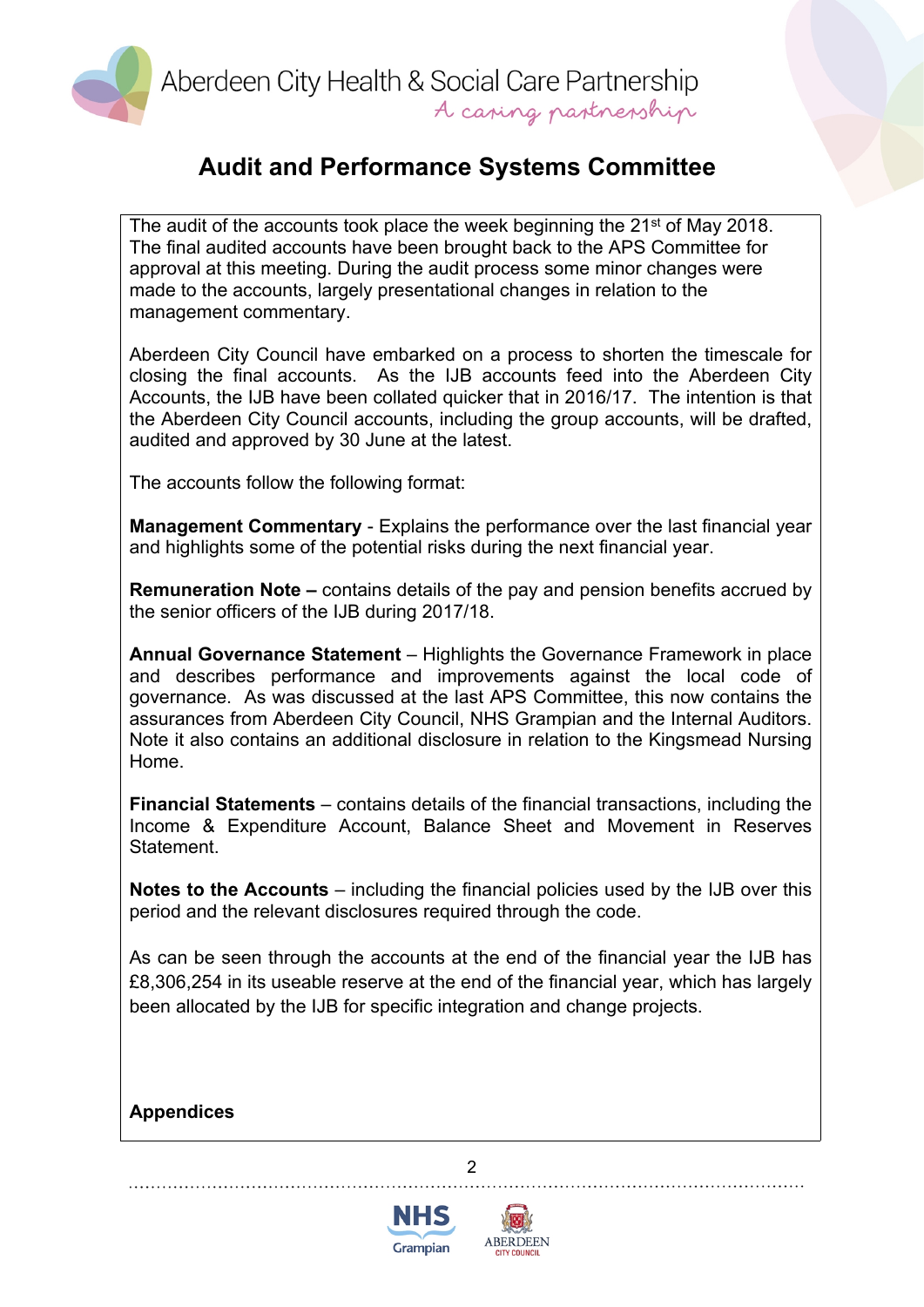

# **Audit and Performance Systems Committee**

- A) Final Audited Accounts 2017/18
- B) Letter of representation

## **3: Equalities, Financial, Workforce and Other Implications**

**Equalities –** There are no equalities implications arising from this report.

**Financial –** The financial implications are highlighted throughout the report and in the appendix.

**Workforce –** There are no workforce implications directly arising from this report.

### **4: Management of Risk**

#### **Identified risk(s) and link to strategic risk register:**

- There is a risk of financial failure , that demand outstrips budget and IJB cannot deliver on priorities, statutory work, and project an overspend.
- There is a risk that the governance arrangements between the IJB and its partner organisations (ACC and NHSG) are not robust enough to provide necessary assurance within the current assessment framework – leading to duplication of effort and poor relationships.
- There is a risk of reputational damage to the IJB and its partner organisations resulting from complexity of function, delegation and delivery of services across health and social care.
- There is a risk of failure to deliver transformation at a pace or scale required by the demographic and financial pressures in the system.

**How might the content of this report impact or mitigate the known risks:** The audited accounts are an important document for the IJB, demonstrating financial performance over the year and are independently audited. Recommendations could be received from the external auditors which impact on any of the strategic risks highlighted above.

3